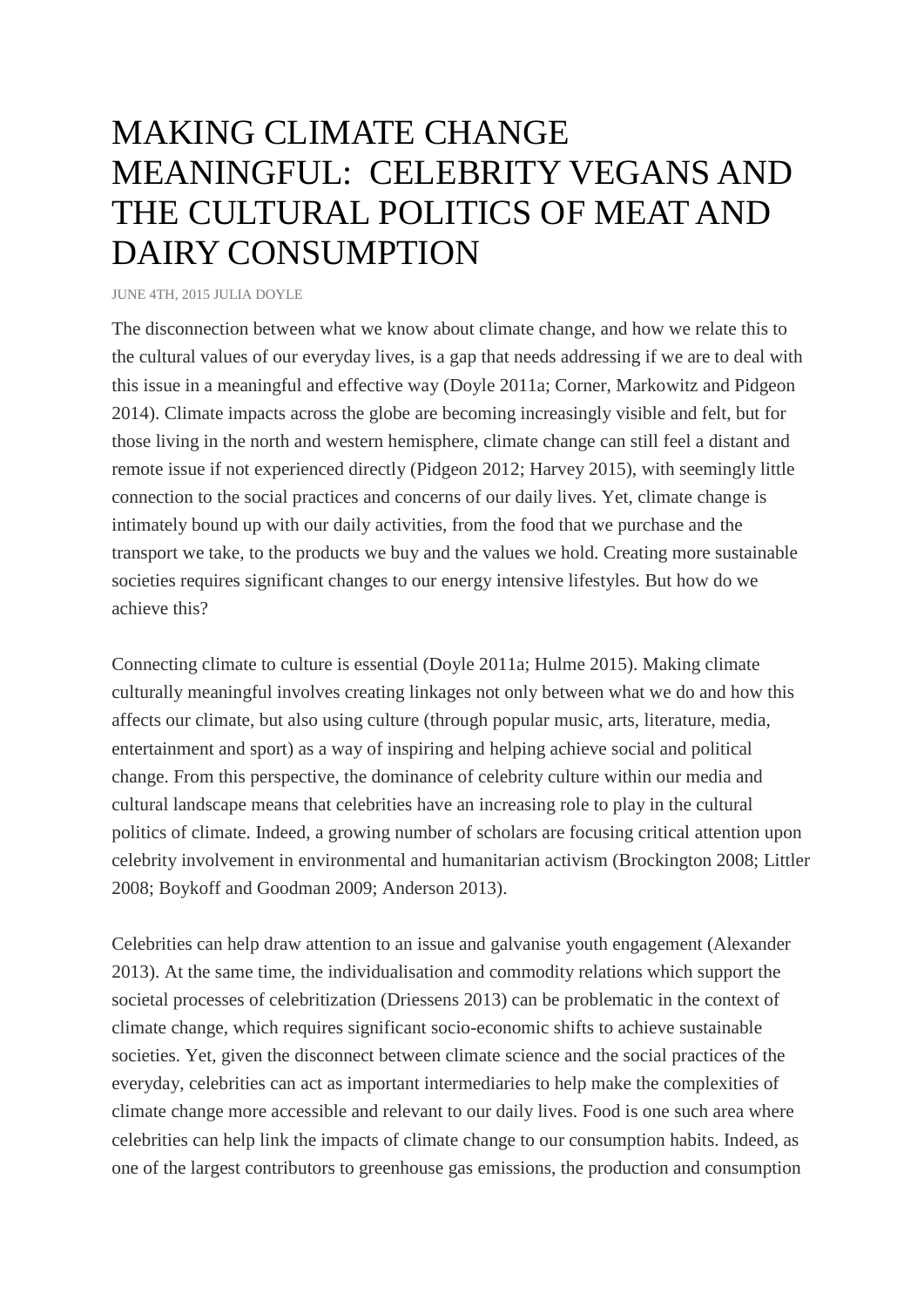of meat and dairy (Gerber et. al 2013), is a crucial social practice that requires further interrogation.

## **The climate politics of meat and dairy consumption**

According to the Food and Agriculture Organization of the United Nations (FAO) meat and dairy consumption contributes 14.5% of human induced global greenhouse gas emissions (Gerber et. al 2013). This report builds upon FAO's 2006 publication, *Livestock's Long Shadow*, which brought significant attention to the climate impacts of the livestock sector. Emissions are produced through land use for livestock pastures and animal feedcrops, leading to significant deforestation; methane via animal effluence; nitrous oxide via animal waste, and water use for the irrigation of animal feed crops, particularly soy beans (FAO 2006). In 2006, the FAO stated that 'civil society seems to have an inadequate understanding of the scope of the problem' (FAO 2006, 282).

NGOs have been reticent to engage with this issue for fear of alienating people and for addressing what is perceived to be too personal an issue – the food that we eat (Doyle 2011b, Laestadius 2014). Prominent environmentalists such as Bill McKibben have further contributed to a general reticence within civil society to tackle this issue (McKibben 2010). Likewise, governments have been disinclined to promote the reduction or elimination of meat and dairy because they are generally 'reluctant to tackle questions of personal choice and consumption', instead focusing their climate campaigning efforts upon household energy consumption (Robins and Roberts 2006, 39).

This failure to adequately address the climate impacts of meat and dairy illustrates how forms of consumption are embedded within existing socio-cultural practices: meat and dairy consumption is largely conceived as a 'natural' practice within western, and middle-class, societies (Heinz and Lee 1998). Lack of engagement by NGOs and governments thus means that the opportunity to link climate to the practices and values of everyday life (even when this involves questioning those values and practices) is significantly reduced.

## **The celebrity politics of veganism**

Despite this failure to engage, the recent rise in the number and profile of celebrity vegans, that is, celebrities from the fields of entertainment, sport and politics who have publically adopted a vegan diet (CBS News 2011) –involving the elimination of meat, dairy, eggs and fish – offers the potential for a previously stigmatised practice (Greenebaum 2012) to achieve mainstream credibility. Forbes announced 'high-end vegan cuisine' as one of the Top Ten food trends of 2013 (Bender, 2013). Historically, veganism has been largely viewed in a derogatory way, framed in mainstream media as ridiculous and 'difficult', with vegans characterised as 'oversensitive', 'ascetic' and 'hostile' (Cole and Morgan, 2011,139). The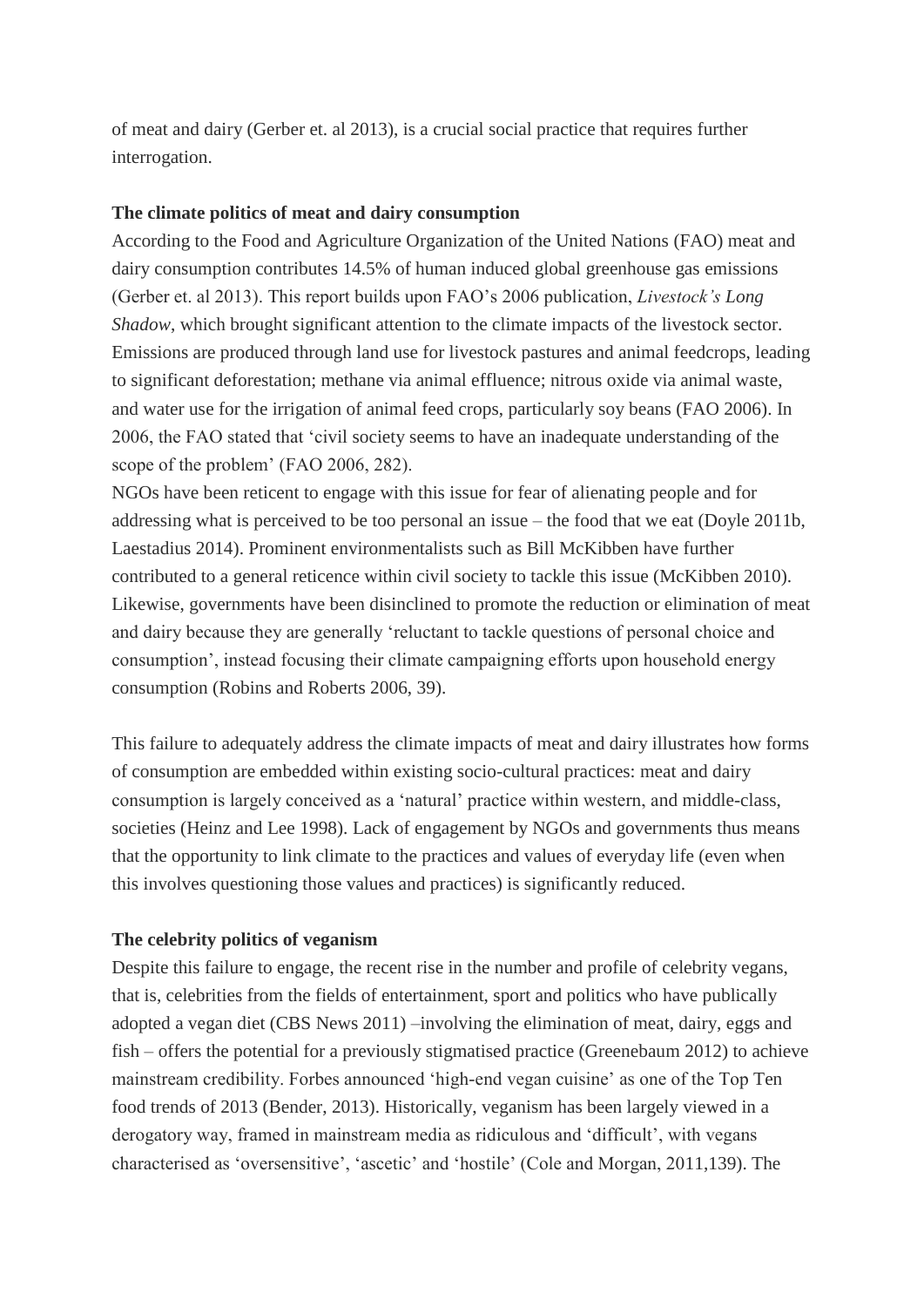increasing visibility of vegan celebrities is thus welcome, bringing an ignored or stigmatised identity (Greenebaum, 2012) into mainstream media culture[.](http://www.hcs.harvard.edu/~res/2015/06/making-climate-change-meaningful-celebrity-vegans-and-the-cultural-politics-of-meat-and-dairy-consumption/#_edn1)<sup>1</sup>

In order to consider the potential influence of celebrity vegans, it is important to understand their different celebrity profiles. For example, the actor and writer, Alicia Silverstone, most famous for her role in the film *Clueless* (1995), and comedian and TV entertainer/talkshow host, Ellen DeGeneres, are two prominent female celebrity vegans who use their celebrity status to promote veganism – through books (specifically Silverstone), television interviews, websites and social media. Both are celebrities within the entertainment industry, but present very different approaches to communicating their veganism, and their own vegan philosophy. Silverstone's veganism is communicated through her book, *The Kind Diet: A Simple Guide to Feeling Great, Losing Weight, and Saving the Planet (2009),* which is accompanied by an environmental lifestyle website/blog called The Kind Life, and supported by a Facebook page and Twitter feed (The Kind Life, 2014). As part of The Kind Life brand, the books, website and social media presence work as an integrated platform to promote Silverstone's personal vegan lifestyle and philosophy. Utilising discourses of self-help and healing, Silverstone places the self as central to veganism, where being kind to oneself and others is the route and basis to becoming vegan.

Historically, animal suffering and anti-speciesism (against distinctions between humans and animals) are the political and ethical basis of veganism (Adams 2010; Cole and Morgan 2011). Silverstone also adheres to this: 'The dairy industry is, in a word, cruel: That is why I gave up dairy in the first place' (2009, 42). Silverstone's vegan ethics, however, are human centred. Discussing why meat and dairy is 'nasty,' Silverstone argues that these harm the health of your body, then discusses their impacts on animals, and then the planet.

Silverstone's Kind Life brand positions veganism through a framework of compassion, care and emotion; an important component of a vegan ecological ethic (Plumwood 2002; Adams 2010). Silverstone makes valuable interconnections between humans, animals and environment, particularly important for an understanding of climate change. Yet, the personalized lifestyle presented by Silverstone – such as shopping choices and socializing with celebrity friends – draws upon and extends her celebrity commodity status, making it difficult to disentangle the political and ethical from the individualized commodity lifestyle of celebrity culture.

Since 2003, Ellen DeGeneres' – the 5<sup>th</sup> most powerful celebrity of 2013 (Forbes 2013) –has hosted her daytime talk show, *The Ellen DeGeneres Show,* where her affable, warm and empathetic persona has made her a mainstream success*.* Yet, DeGeneres career was significantly affected when she came out as a lesbian in 1997, causing a 3year hiatus in her career. In 2008 she became vegan and had a high profile vegan wedding with actor, Portia De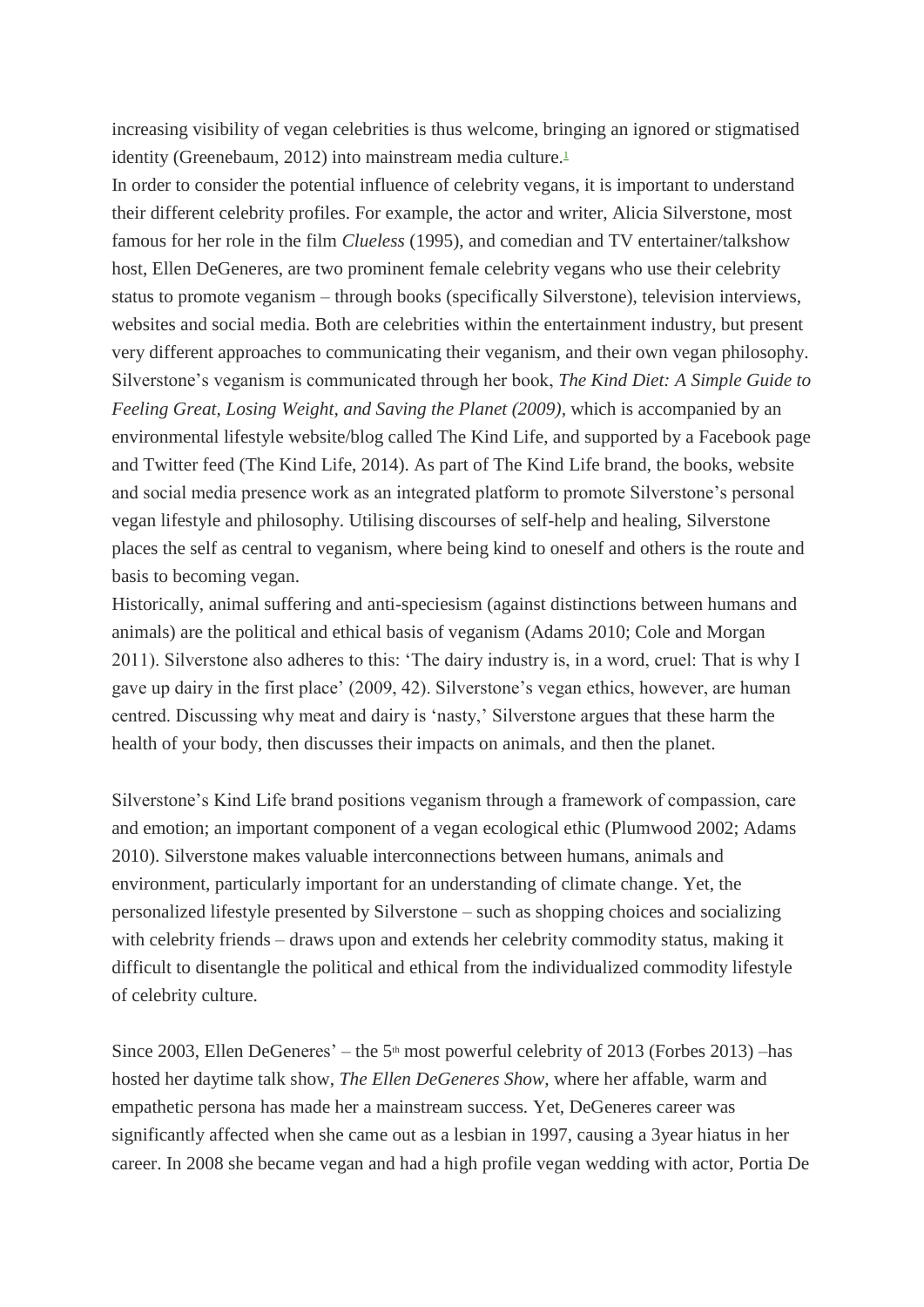Rossi, which reinforced her celebrity status. DeGeneres' migrated into vegan lifestyling in 2011 with the launch of her website, Going Vegan with Ellen (Pollack, 2011), which has since been subsumed into a section called 'Ellen's Healthy Living' on the Ellen DeGeneres Show website.

Whereas Silverstone's vegan message is consistent across all media platforms, DeGeneres' veganism represents only a part of her celebrity profile. On her website, veganism is presented primarily through discourses of health – 'Going vegan increases your metabolism, so even if your calories increase, you won't necessarily be gaining weight' (Ellen DeGeneres Show, 2014) – and to a lesser extent animal welfare. DeGeneres deploys other celebrity vegans to communicate her message: images of 'Famous Vegans' from entertainment, sports and politics appear with descriptions next to each ranging from health and weight loss benefits, animal rights, and to a much lesser extent, environmental concerns. The integration of other celebrities within the promotion of veganism is a strategy that contributes to the celebritization of this issue, increasing the potential reach and accessibility of veganism, yet further inscribing this within celebrity commodity relations (Driessens 2013).

Although it is through a celebrity public self that DeGeneres' veganism is situated, a private self is revealed in an interview with journalist, Katie Couric (CBS News 2010). DeGeneres explains her veganism as an expression of the need for love, compassion and equality for all humans and species, thus revealing a more radical vegan ethic than is communicated via her talkshow and website. Yet it is through her talkshow that DeGeneres is able to present her beliefs and values in a humorous and non threatening way. DeGeneres has a staggering 29.7 million twitter followers (Silverstone has 249,000). Her tweets replicate the humorous and caring public self of her TV show and website – combining jokes, celebrity promotions, excerpts from her TV show, social and political issues (such as anti-bullying and LGBT equality) and funny/cute animal stories. It is through this relationship with her audience that a consideration of the effects of DeGeneres' veganism thus needs to be undertaken.

## **Climate, culture and celebrity**

Making climate culturally meaningful is an urgent matter. Celebrities can help by relating the causes and impacts of climate change to existing socio-cultural practices, facilitating not only a questioning of cultural values (such as meat and dairy consumption) but simultaneously making the necessary changes to our habits appear more positive, achievable and accessible. Yet, we must also be mindful of questioning the individualist aspirational lifestyle that accompanies celebrity culture, and be attendant to the range of possibilities for meaningful and wide scale socio-cultural changes necessary for addressing climate change.